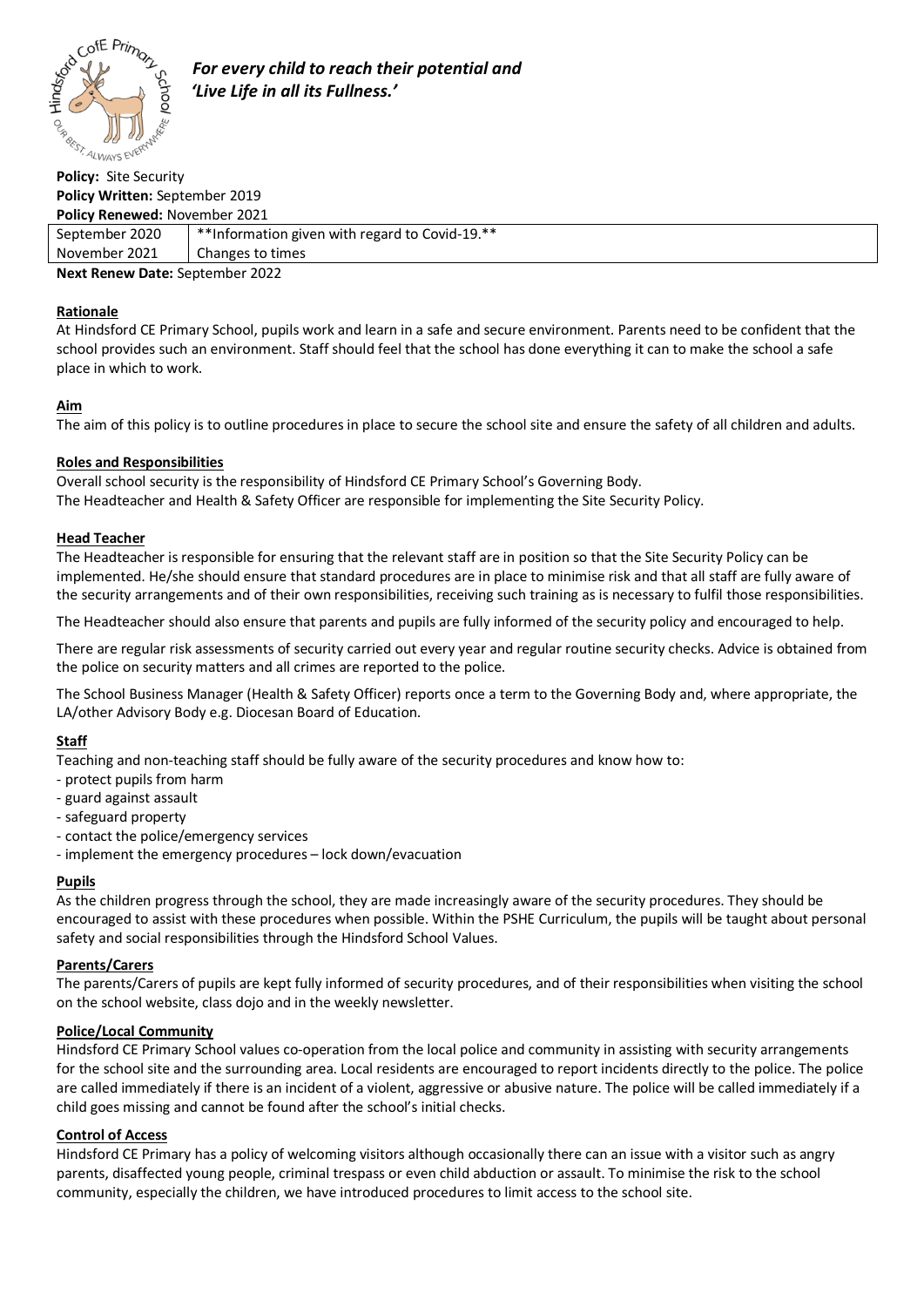#### **School Grounds**

Security fencing surrounds the school grounds, and access to the school car park is restricted to staff, contractors and deliveries. There is no parent parking at the beginning or end of the school day.

Between 8.30am and 8.40am children enter school via their classroom door. \*\*These times have been amended due to Covid-19 and are now from 8.30am to 9.00am.\*\* - no longer applicable

During the school day, both side gates are locked.

After 8.40am, all children must enter school via the front entrance and report to the main office where their name is recorded, an adult must be present with the child and sign them in with a reason for their late arrival.

If a stranger is seen on the school grounds, a member of staff should establish his or her identity and the reason for the visit. If the reason is not legitimate, the stranger should be asked to leave. If they refuse to leave the Headteacher or a member of the leadership team will call the police.

At the end of the day, the children are released to their parents/carers via their classroom door. Any child who has not been collected will be taken up to the front of school until an authorised adult arrives. Parents/Carers will be contacted from 3.40pm.

\*\*This time have been amended due to Covid-19 and is now from 3.15pm to 4.45pm.\*\*- no longer applicable

No child is allowed to leave unless we are sure that it is safe for them to do so.

#### **Access to the School Building**

To prevent any unauthorised or unknown visitors entering school, security locks are fitted to the main entrance/exit door.

In the first instance, the SBM will meet visitors and ask them to sign in and give the reason for their visit.

The school's Visitor Policy will then be adhered to before a visitor is allowed into the building. Please see this policy for more information about the process followed after this.

#### **Leaving School During the School Day**

If parents wish to take their child/children out of school during the school day, they should report to the Reception area. A request to take a child out of school should normally be made in advance in writing or an oral message given to a member of staff. The child will be signed out of the register.

If staff leave the building during the school day, they too will sign out and back in.

#### **Trespass**

Hindsford CE Primary School is not a public place to which any member of the public is entitled to have access. Any person who enters without permission is a trespasser; trespassers are asked to leave. Trespass is not a criminal offence however, if a trespasser refuses to leave the school premises, causes a disturbance or enters after being requested to leave, such behaviour could constitute a criminal offence under section 547 of the Education Act 1996.

If a parent/carer is causing a disturbance, becoming abusive or violent towards a pupil, member of staff or another parent, the Headteacher has the right to revoke the parent's permission to be on the premises by taking the following action: - The parent/carer can be asked to leave and will be told 'I am revoking (withdrawing) your permission to be on the school premises'.

- If the parent still refuses to leave willingly, the police will be called.

- A formal letter from the Headteacher/LA or Governing Body will be sent confirming the parent's permission to visit the school has been revoked and that there will be a five day period in which to make representation. Formal notification is important as their human rights are being affected.

Extra information about this matter can be obtained from the LA.

The police will be called immediately if there is an incident that is causing concern of an aggressive, abusive or violent nature.

#### **Supervision of School Grounds**

Members of staff are on gate duty each morning from 8.30am, so that parents/carers can leave their child in safety. The doors open at 8:30am and the children enter their classes. The Site Manager closes both side gates at 8.40am. The side gates are unlocked at 3.25pm, school finishes at 3.30pm. Children leave school via their classroom door. The side gates are locked again at 3.40pm.

\*\*During Covid-19, there have been some changes to the times of different classes opening but the procedure remains the same. \*\* - no longer applicable

Children are supervised at all times when in the playground(s). Supervision is by teachers and support staff at morning and at lunchtimes.

#### **Security of Personal Property**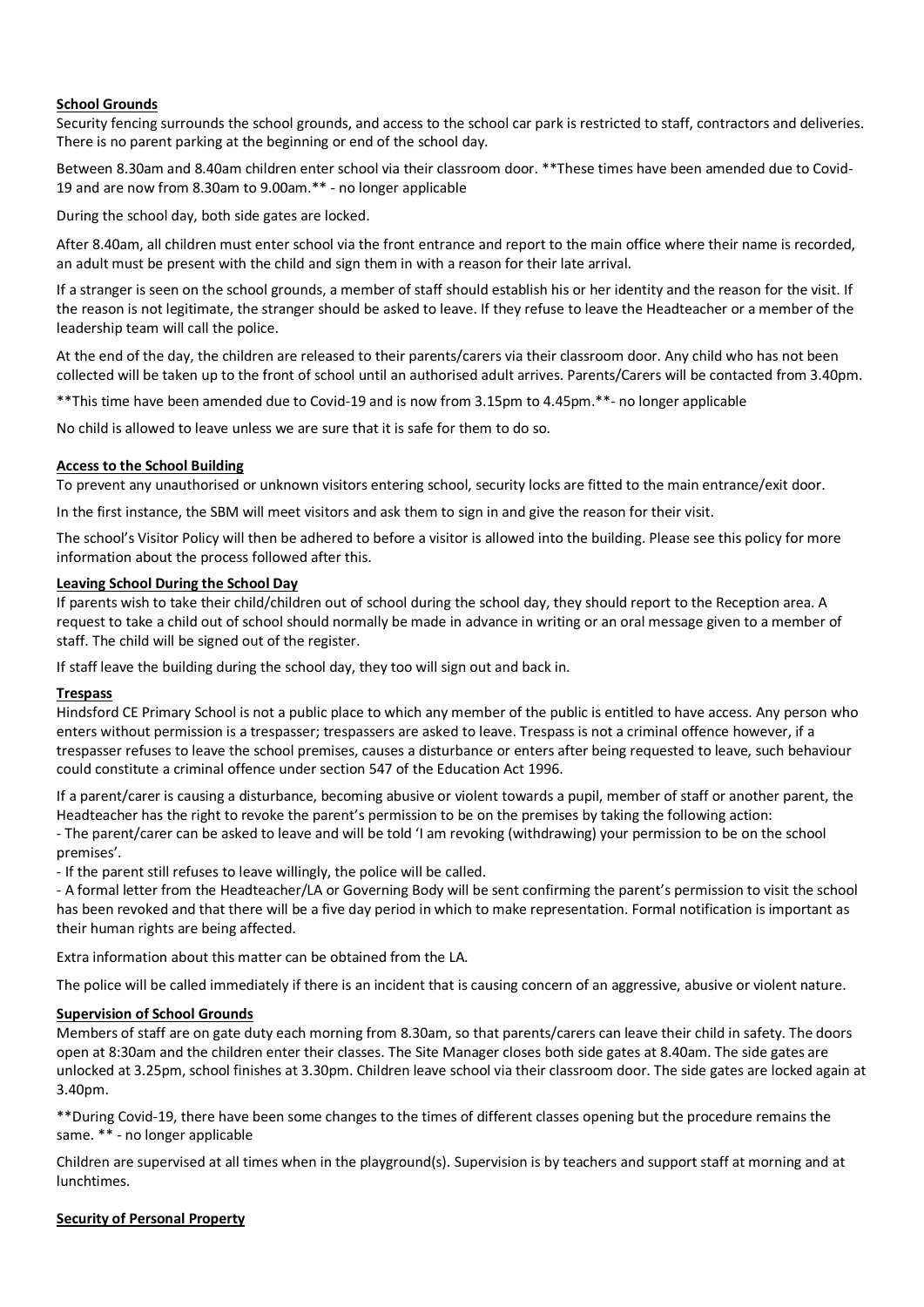Children should not bring anything of value to school. If a child brings a mobile phone to school it must be handed in to the class teacher/TA, this will then be placed in secure location. Individual staff are responsible for their own property

#### **Security of Equipment and Cash**

Main items of school equipment, for example computers, TVs, videos, are security marked. Any cash on the premises is kept in a safe but money is banked regularly.

## **Security of Building**

An effective intruder alarm is in operation. This is always set when the school is empty.

It is the responsibility of the site manager/caretaker to make sure that all classrooms are secure, the windows closed and equipment switched off before leaving the premises and that the security alarm is set and all the gates are locked. Blinds should always be closed in the evening.

The School Business Manager (SBM), Headteacher, Site Manager and Caretaker all have a set of keys and are responsible for the security of the building.

It is the responsibility of the Site Manager to check daily that all locks and catches are in working order, that the emergency lighting is working, that the fire alarm has no faults, and that the security system is working properly.

## **Contractors in School**

When contractors are working in Hindsford CE Primary School, the following precautions should be taken: The SBM agrees a convenient time for the work to be completed – out of school time if possible – and school staff should be made aware of the work taking place and the Health and Safety issues.

Contractors should take extreme care with building materials, ladders, tools and any other equipment. Health and Safety standards should be observed throughout the period of the contract. On completion of the contract, any relevant documentation should be obtained, for example electrical test certificates.

## **Access Outside School Hours**

On occasion, the School Business Manager, Headteacher, Caretaker and Site Manager may be on the premises on their own either waiting for a contractor to carry out work or working out of hours on site themselves. Although this should try to avoided where possible, if this does happen, the staff member will lock the front door, keep their fob and mobile phone on them at all times and another member of staff must be aware that they are in the building.

If the hall is used for evening events, students should have access to this area and the staff toilets with the remainder of the building should be locked and alarmed. When locking up after 8.00pm, there should be two members of staff present.

#### **Fire Detection Systems**

We acknowledge that one of the most serious threats is arson and to reduce the risk, we take the following precautions. Fire detection and alarm systems are in place throughout the school and tested regularly.

Fire drills take place each term. All fire exits are kept clear at all times and neither left open, nor locked from the inside. The school grounds are kept clear of litter and movable objects that could be used to start a fire.

#### **Offensive Weapons**

It is a criminal offence to carry an offensive weapon or knife onto the site. Offensive weapons are defined as 'any article made or adapted for causing injury to the person, or intended by the person having it with him/her for such use by him/her or some other person.'

If it is judged that the circumstances are innocent, the matter is dealt with on a disciplinary basis. If there is any doubt, the police will be summoned and they will assess the seriousness of the incident.

Staff are under no obligation to search a pupil whom they suspect he/she is carrying an offensive weapon. If the child agrees to co-operate, a search might be the least inflammatory way to prevent violence. When a child refuses to co-operate, the school will phone the parent/carer to ask for permission before calling the police is called to assist with this situation.

When the person suspected of carrying an offensive weapon is not a pupil at the school, or an incident occurs off the school premises, the police will be informed and they will carry out the search in an appropriate manner.

#### **Confiscation of Weapons**

Staff can take possession of a knife or any weapon brought to school by a pupil. The following staff that are authorised to do this are the Headteacher or Deputy Headteacher.

-When confiscated, the item will be locked away and the staff member will either: arrange for the parent/carer to collect the item

or

-arrange to surrender the weapon to the police.